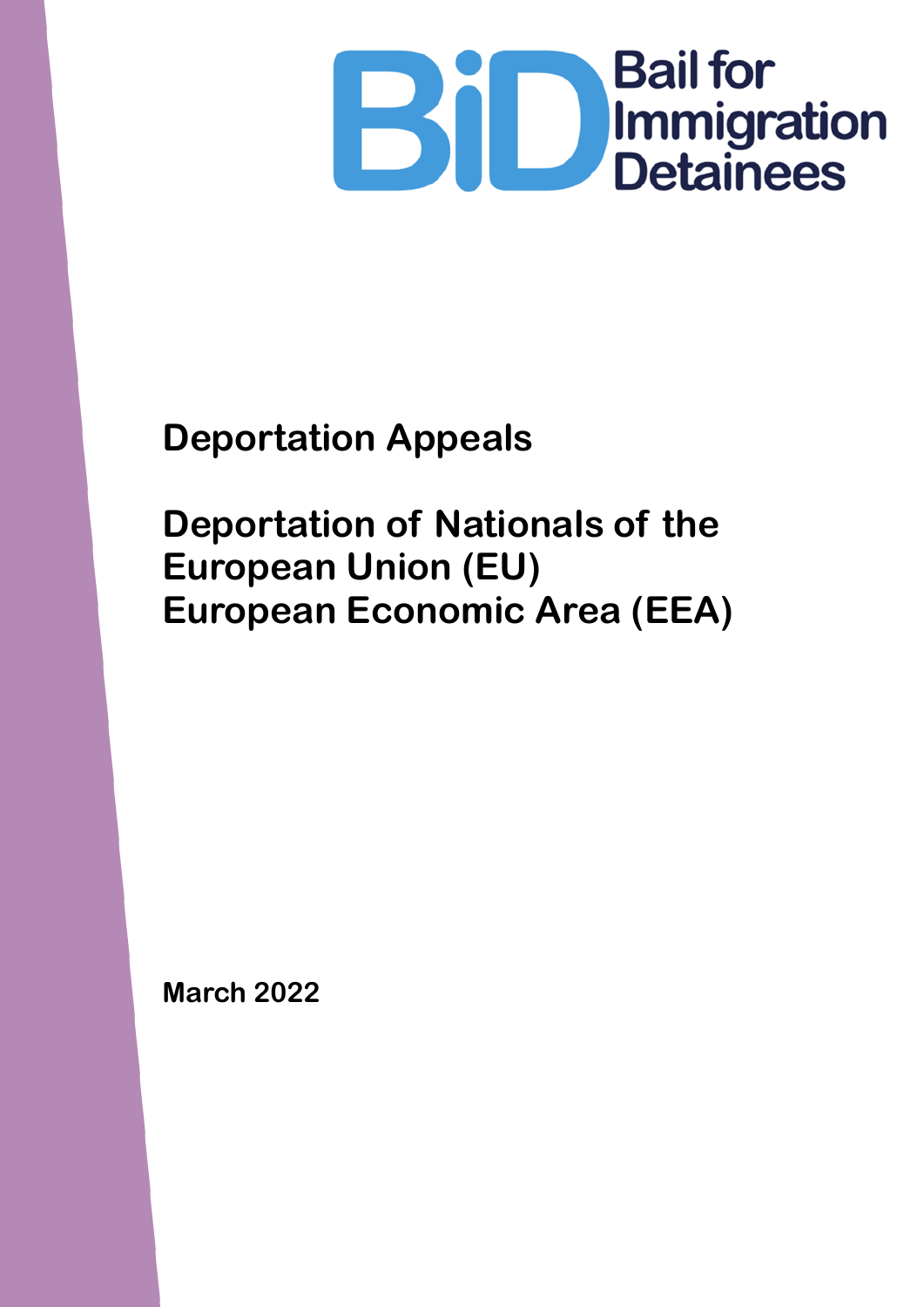Bail for Immigration Detainees (BID) is a national charity that provides legal advice and representation to individuals held under immigration powers to secure their release from detention. We also provide legal advice and representation to detainees facing deportation. BID works with detainees in all removal centres in the UK, and with immigration detainees held in prisons.

- We provide free legal advice, information and support to immigration detainees to help them exercise their right to liberty and access to justice, and to help them challenge their deportation.
- We prepare and present (free of charge) applications for release on bail or temporary admission.
- We carry out research and use evidence from our legal casework to influence decisionmakers, including civil servants, parliamentarians, and regulatory bodies through policy advocacy.

The Article 8 Deportation Advice project (ADAP) is a project that provides free legal advice and representation to individuals challenging deportation on the grounds of their long residence in the UK and/or their family life in the UK.

The right to respect for family and private life is protected by Article 8 of the European Convention on Human Rights.

#### **Disclaimer**

Although every effort is made to ensure the information in this factsheet is accurate and up to date, it should not be treated as a complete and authoritative statement of the law. B ID cannot be held liable for any inaccuracies and their consequences. The information in this factsheet is not legal advice. If you have a legal problem you should talk to a lawyer or legal adviser before making a decision about what to do.

Please check that this factsheet is up to date before using it. Please also check whether BID has written other factsheets or leaflets that might be relevant to you. All BID factsheets and leaflets can be found at [www.biduk.org](http://www.biduk.org/)

#### **© Copyright 2017 BID**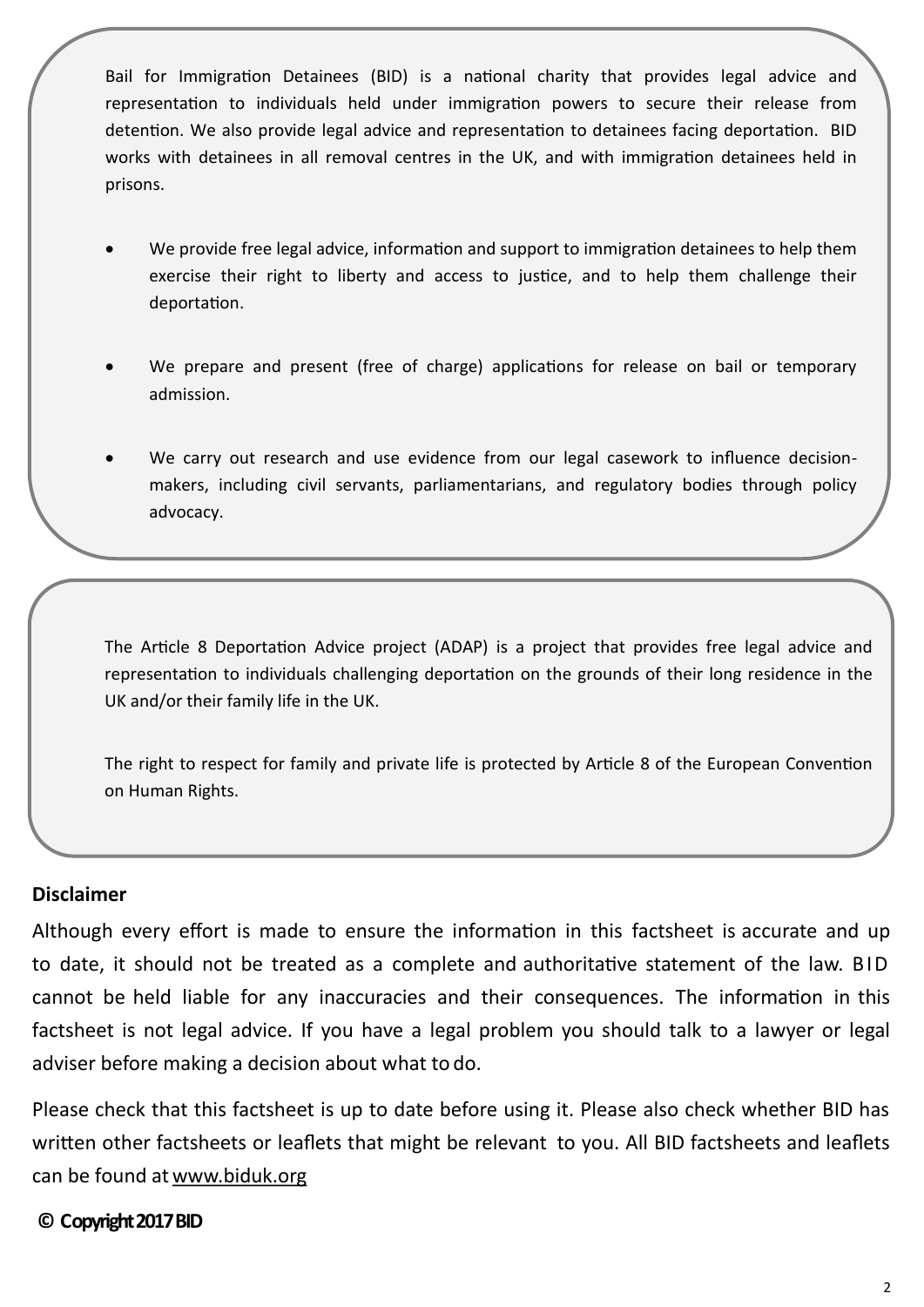# I am an EU/EEA National. Can the Home Office deport me from the UK?

Yes, EU/EEA Nationals can be deported.

# Who will the EEA Regulations continue to apply in relation to deportation action?

Although Britain left the EU on 31 December 2020, some people may find that deportation action against them will be decided under the Immigration European Economic Area) Regulations 2016 (the EEA Regulations).

There are 3 categories of people who may continue to benefit.

1.People who have been granted Settled Status or Pre-settled Status as part of the European Union Settlement Scheme (EUSS) under Appendix EU of the Immigration Rules.

2. EEA citizens and their family members and people with a Zambrano or other 'derivative right' to reside who were *living in the UK under the EEA Regulations on 31 December 2020* (even if temporarily out of the country) who applied to the EUSS **on or before 30 June 2021** and are awaiting a decision on their EUSS applications.

3. EEA citizens and their family members and people with a Zambrano or other 'derivative right' to reside who were *living in the UK under the EEA Regulations on 31 December 2020* who made **valid late applications after the 30 June 2021** and are awaiting a decision on their late application. In this situation, the Home Office guidance also says that these individuals will have temporary protection until the conclusion of their applications – although they may also need to have a Certificate of Application.

*Where someone has not been granted settled status or pre-settled status but is waiting for a decision on an application, they will only benefit from the protection of the EEA Regulations if they were resi*dent in the UK under, or in accordance with the EEA Regulations. For example: being a person in *work or in education or with another EEA Regulations right to reside.* 

For these individuals, decisions to deport relating to 'conduct' that took place before 11pm on 31 December 2020 can only be taken if the criteria in Regulation 27 of the EEA Regulations apply.

However, where conduct that took place after 11pm on 31 December 2020 is concerned, decisions to deport any of the individuals in the categories above can be taken on the ground that the decision is 'conducive to the public good'. This is the same test that applies to non-EEA nationals without EEA family members.

**This is a complex area of law, so you are strongly advised to seek specialist advice to check which rules apply to your deportation action.**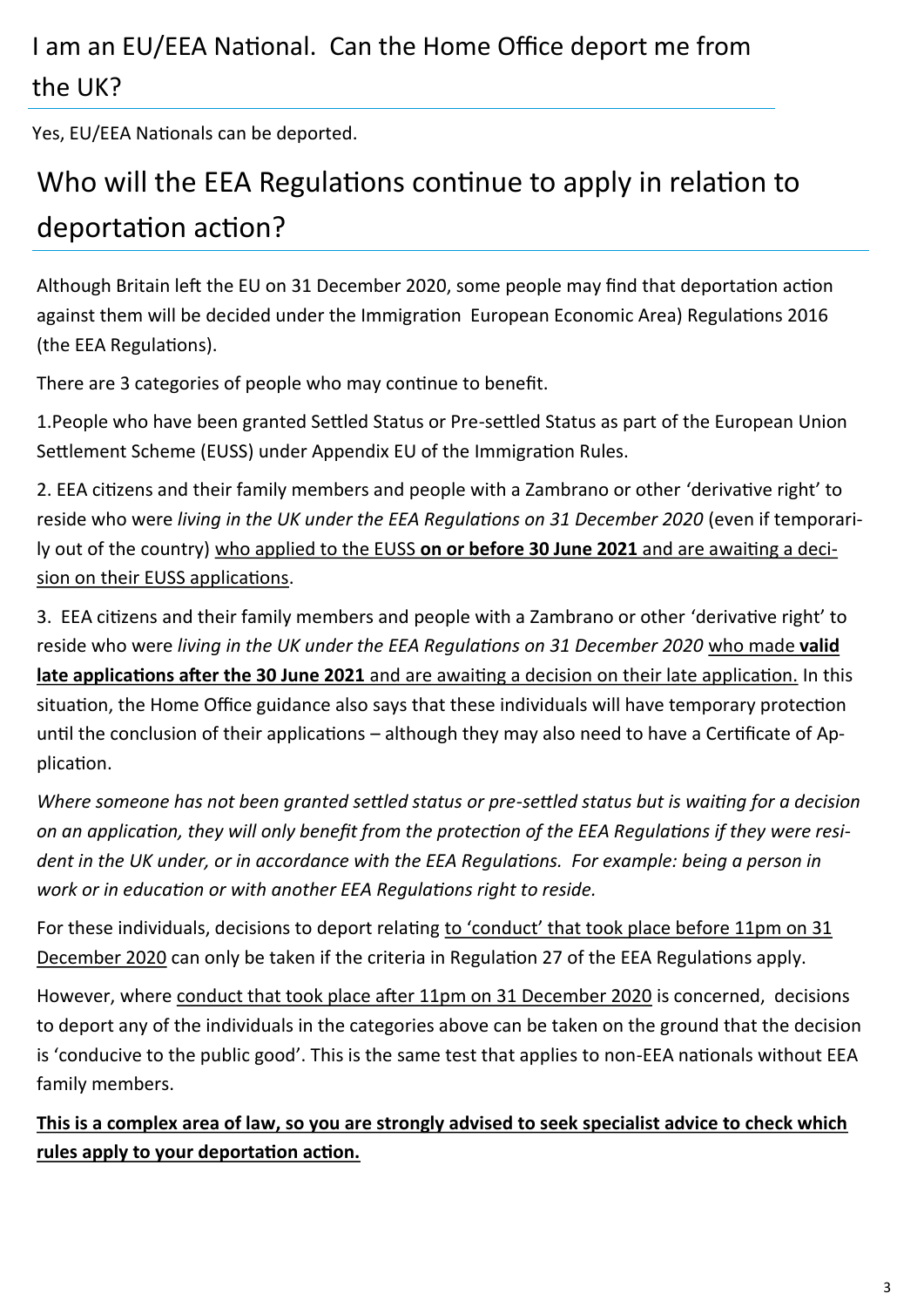### Can I use EU law to challenge my deportation from the UK?

EU law provides some protection against deportation. The EEA Regulations 2016 state that EU/ EEA nationals can only be deported on grounds of public health, public policy and public security. Different tests apply for the Home Office to meet depending on how long you have lived in the UK.

The length of **residence** in the UK prior to the decision to deport is relevant to how strong the grounds must be to justify deportation.

- If the EU/EEA national has **permanent residence** it requires **'serious grounds'** of **public policy or public security to justify deportation.** A right of permanent residence is obtained after a person has lived in the UK for 5 years continuously exercising Treaty Rights (EEA Reg.15).
- If the EU/EEA national is **under 18** or **has resided in the UK continuously for 10 years** (excluding prison time), prior to the decision to deport, it requires **'imperative grounds' of public security to justify deportation.**
- If the EU/EEA national has not lived in the UK as a 'qualified person' for 5 years or for 10 years before the decision to deport, the Home Office can deport on grounds of public policy or public security. However the decision must still be fair or 'proportionate' and must take account all personal circumstances including private and family life in the UK.
- A person's previous criminal convictions do not in themselves justify the deportation of an EU/EEA national. Deportation may only be justified where the person represents **"a genuine, present and sufficiently serious threat affecting one of the fundamental interests of society**" (Reg. 27 (5) EEA Regulations 2016).

### How can I show that I do not pose a threat to society?

If you were sentenced to more than 12 months in prison, a report on the level and nature of risk you may present should have been done by your Probation Officer. The report is called an OASys report. It is sometimes called a NOMS report. You can ask your Probation Officer for it.

If you have done any rehabilitation courses in prison, it will be important to provide evidence of this to show that you have taken steps to make sure you do not re-offend.

If you have a permanent right of residence, even if you are considered to be a threat to public policy, you have some protection under EU law. If you can show that there are *reasonable prospects of successful rehabilitation if you remain in the UK*, this will help you to show that your deportation cannot be justified. For example, you may be able to show that you are well integrated in the UK and have a support network of family of friends here who can help you with your rehabilitation, but that no effective support network would be available to you in your home country.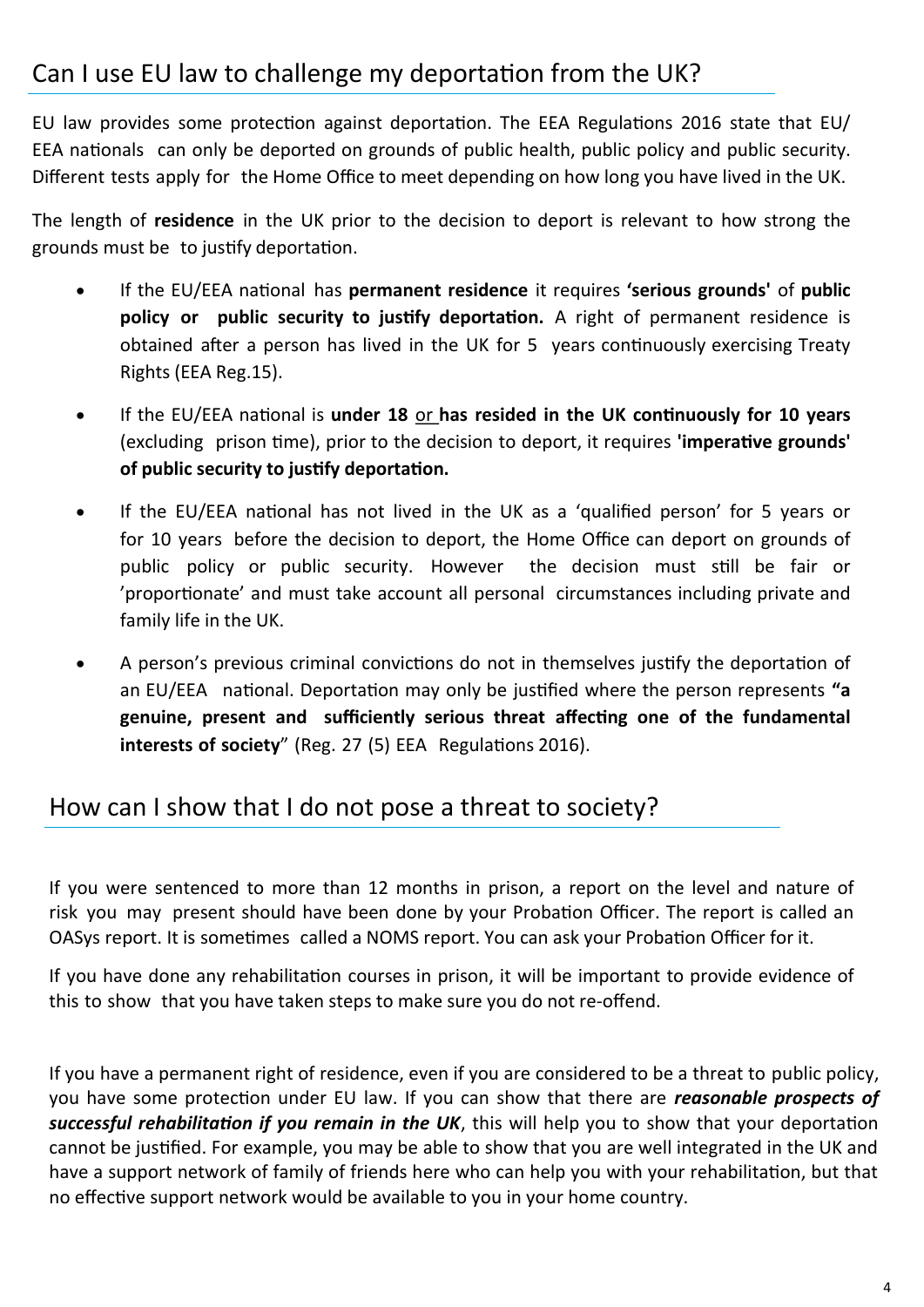Yes. If you have family in the UK who cannot be deported with you because they are British citizens or whose right to be in the UK is not dependent on your right to stay, you may be able to argue that it would be a violation of your right to respect for family and private life to remove you. The Home Office must also consider other issues such as how your deportation would interfere with the private life that you have built up during your time living in the UK.

### Can I get legal aid to help me with my deportation challenge?

Challenges to deportation based on the EEA regulations and on family life and length of residence in the UK are excluded from legal aid. However, you may be able to make an application for legal aid under the 'Exceptional Funding' scheme. This provides legal aid for complicated cases. As deportation is a very complicated area of law, it is worth making an application for exceptional funding. You do not need a lawyer to make the application.

The BID factsheet *'Exceptional Funding—Applying for Legal Aid in Deportation Cases: A Guide for Individuals'* explains how you can make an application. The factsheet is available on the BID website: **www.biduk.org** 

# If I do have a right of appeal against a decision to deport me can I stay in the UK while I appeal?

The Home Office can `certify' a decision under regulation 33 of the EEA regulations 2016. If your case is certified, this means that you can lodge your appeal in the UK but can be removed from the UK at any time before your appeal is finally decided by the Immigration and Asylum Chamber. The Notice of Decision to Deport will state, usually towards the end of the letter, whether the decision has been certified.

BID also has a factsheet on how to challenge certification under regulation 33. This is available on the BID website. It provides more detailed guidance on how to use the Supreme Court case of `Kiarie & Byndloss' to challenge certification and is titled *Deportation Appeals—Challenging the Home Office decision to deport you before you can appeal (certification under EEA Regulation 33)*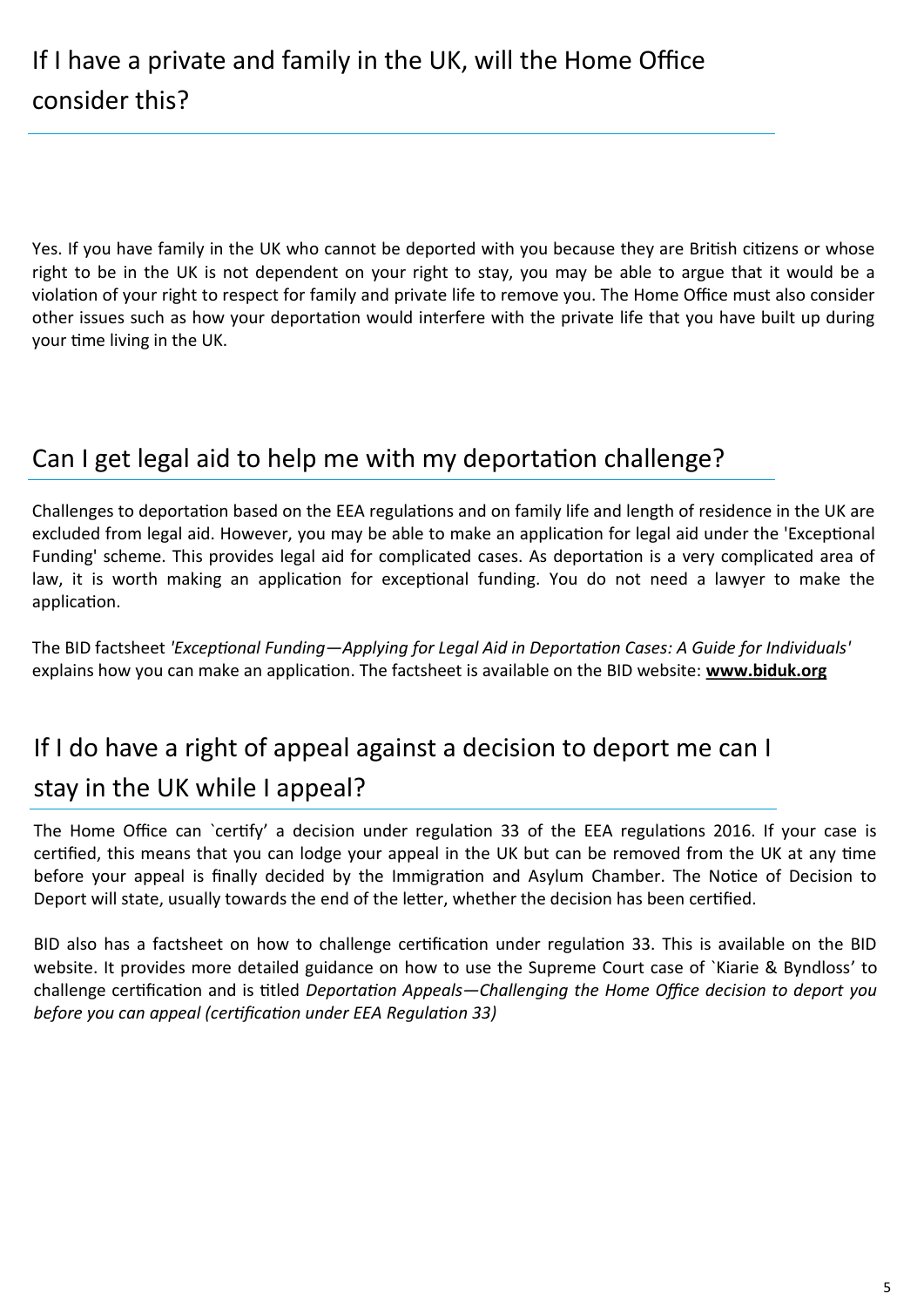# Can I challenge a decision to refuse me the right to stay in the UK while I appeal?

The Home Office can only certify a case if removal during the appeal period would not result in a breach of human rights.

The courts have provided guidance on the factors that the Home Office should take into account when deciding whether to certify a case. For example: whether you have family in the UK, particularly minor children that would be affected by your removal during the appeal period; whether you have family in your country of origin, your age and state of health and the level of risk of reoffending. However, the recent Supreme Court case of Kiarie & Byndloss v SSHD [2017] UKSC 42 found that removing a person from the UK before the appeal was heard unfairly placed obstacles in the way of effectively preparing the appeal. In particular, the Court noted that removal from the UK before an appeal is heard makes it very difficult to:

- Gather the necessary evidence of length of residence in the UK and of integration into British society;
- Gather the necessary evidence of the strength of family life in the UK. In particular, it would not be possible to obtain expert reports such as an Independent Social Work report to comment on the relationship between the individual and their children because the expert would need to be able to observe them with the children;
- Obtain expert evidence on the risk of re-offending, such as a Forensic Psychologist report. This is because the individual would need to be present in the UK for the assessment by the expert to take place for the report to have any real weight as evidence

**If your case is certified, you should write to the Home Office explaining all the reasons why your case should not be certified and asking that the certificate be cancelled. You should refer to the Supreme Court case of Kiarie & Byndloss. If the Home Office refuses to cancel the certificate, the only legal avenue will be to apply for Judicial Review.**

**BID's Factsheet on challenging Certification under Reg.33 contains a 'model letter' that you can use to write to the Home Office to request that the certificate is withdrawn. This can be found on our website www.biduk.org.**

## Will I be able to come back to the UK to make submissions in person at my hearing?

If you are an EU/EEA national or a non EEA National family member who is being deported under the EEA regulations, **and you lodged your appeal within the correct time limits**, you should refer to the advice above regarding the Kiarie & Byndloss case. If you have been removed from the UK you can also apply from outside the UK to re-enter temporarily for the purpose of making submissions in person in your appeal hearing. The Home Office 'Decision to make a Deportation Order' letter will tell you how you can do this. However:

- You will only be able to make the application for temporary return once you have a date for your appeal hearing.
- You will be held in immigration detention or in prison if you were deported under the Early Removal Scheme.

The Supreme Court found that the person who is appealing should be able to give evidence at their appeal. It found that: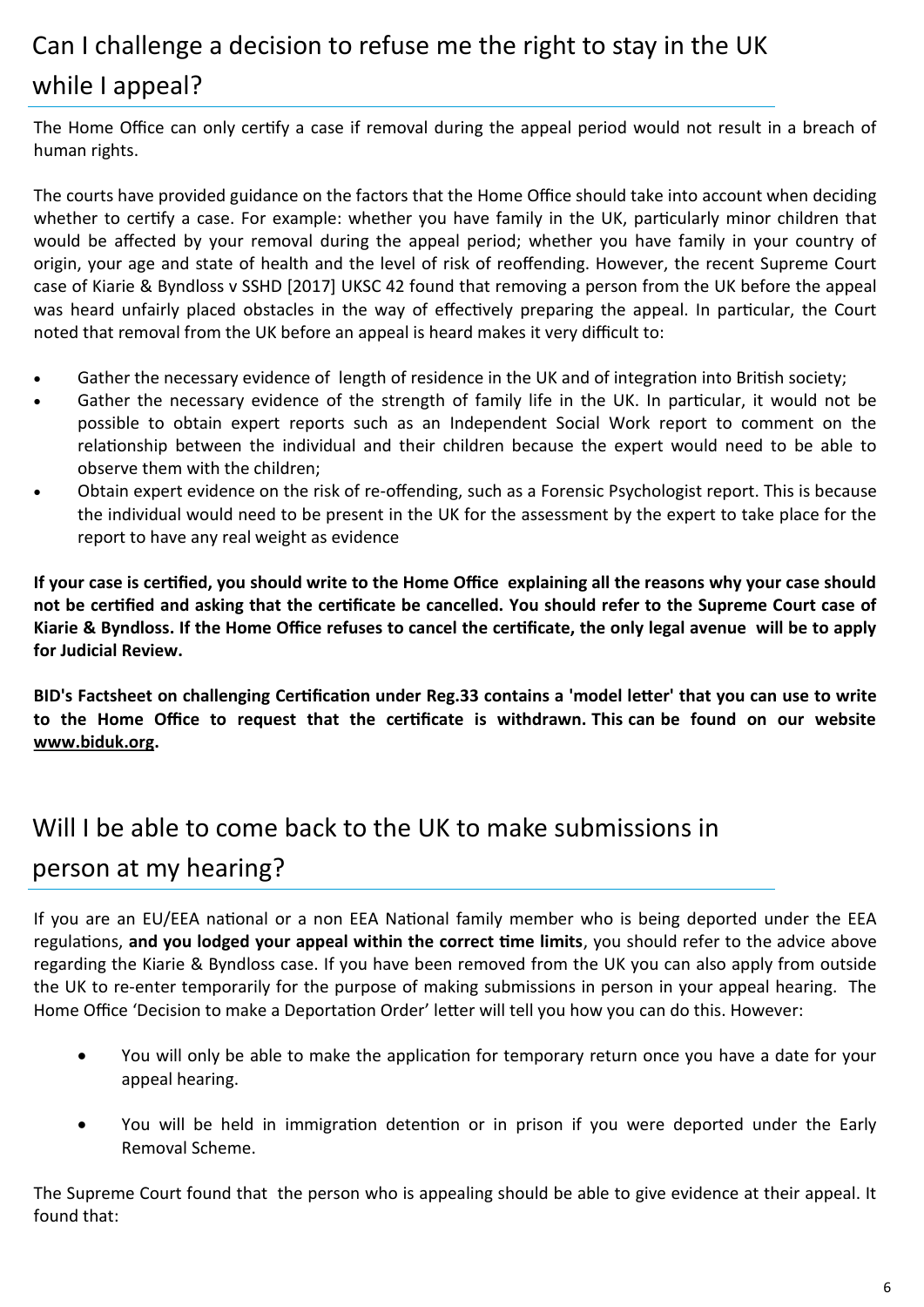- $\Diamond$  Evidence in person is more valuable to the court than evidence by video link;
- $\Diamond$  A video link may not be generally available and may be very difficult to arrange.
- Denial of entry could therefore be challenged through the legal process of judicial review on the grounds that this would prevent a person from having a fair hearing.

Please be aware that the Kiarie & Byndloss case is likely to have a major impact on how the Home Office operates out of country appeals if these are continued at all. Please seek legal advice for the most up to date information regarding out of country appeals.

### How long does a Deportation Order last?

Under the 2016 EEA regulations, a Deportation Order remains in force until it is revoked or 'cancelled' by the Home Office or for the period specified in the order (Reg. 34 (2)). A person can apply to the Home Office for the Deportation Order to be 'revoked' on the basis that there has been a material change in the person's circumstances since the Order was made. However, such an application can only be made once the person is outside the UK (Reg.34(4)). Once an application is received by the Home Office, a decision must be made within 6 months.

If you are still in the UK and there has been a material change in your circumstances since the Home Office Decision to Deport or since the Court finally refused your case, you can make a fresh human rights application and request the cancellation of the Deportation Order based on your Article 8 right to respect for family life and private life.

The EEA regulations 2016 state that such an application can only be made from outside the UK (Reg.34 (4)). However, it is arguable that the presence of the person outside the UK in unlawful. If you wish to make an application to revoke your Deportation Order under the EEA regulations, we would advise you to seek legal advice.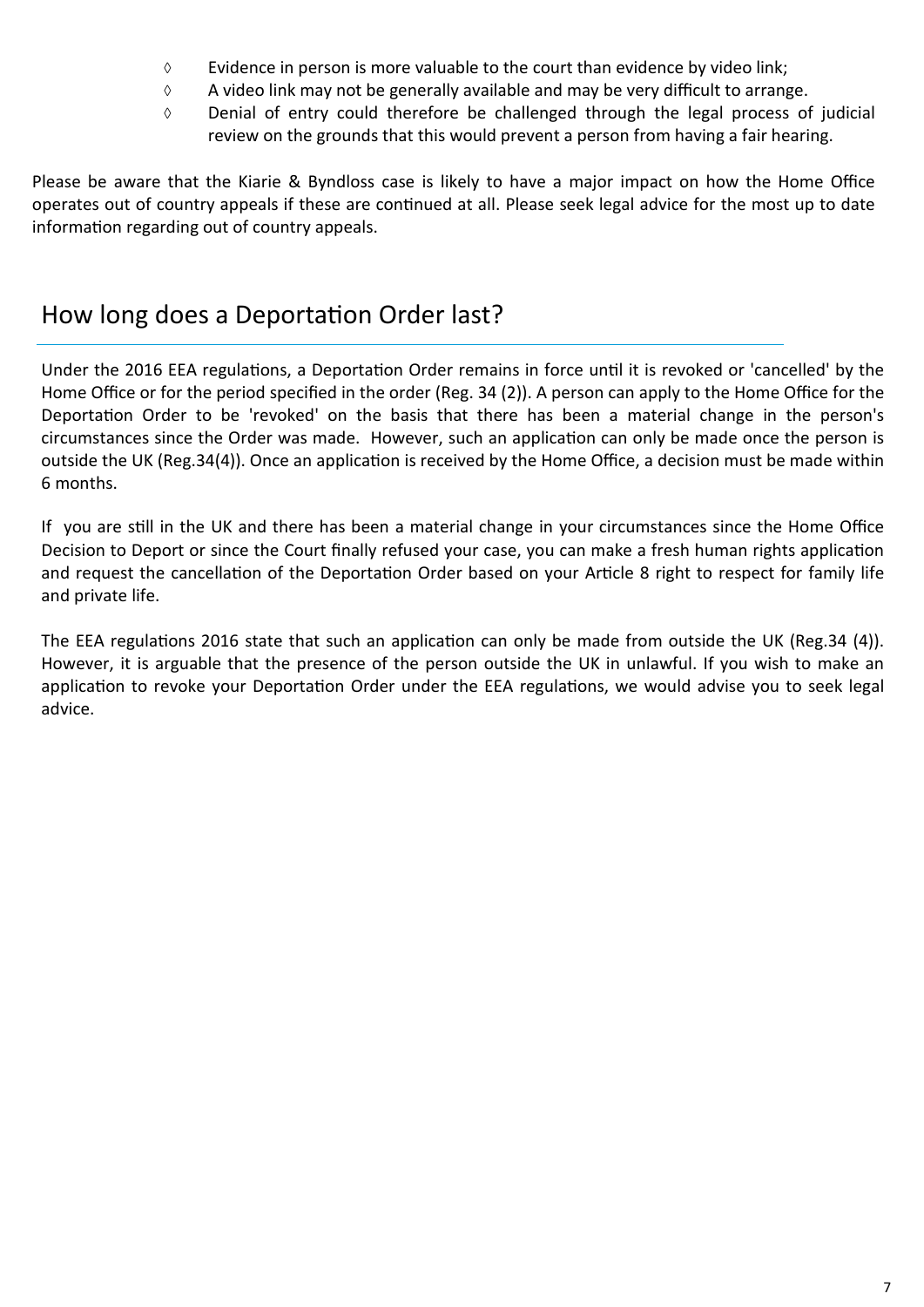#### **KEEPING RECORDS**

#### **1. Keep a record of all phone calls & conversations you have with the Home Office, your offender manager/supervisor, and probation services**

- Every time you have a telephone conversation with your offender manager/ supervisor, probation services, the Offender Management Unit in your prison, or a Home Office official you should write down what you talked about, the questions that you were asked, and the answers that you gave.
- Try to get the name and job title of the person you spoke to and write that down too, and put the day of the week, the date and the time as well. You should ask for their name at the start of the conversation.
- If the telephone conversation does not go well, or you hear something you don't like, you should keep calm and try not to get angry. When the phone call is finished write down as much as you can remember of what was said. You will then have a record of discussions that will help you to remember what was said, and which can be used as evidence in court.

#### **2. Keep all notes you send and receive from your Offender Manager/Supervisor or Home Office caseowner**

- Every time you send a request to your offender manager or Home Office caseowner, make sure that you keep all your notes and their written responses. If they don't respond to one of your requests you should make a note on a piece of paper and keep the note.
- You will then have a record of your requests for information and help. This will help you to remember what was said, and you can use your notes as evidence in court.

#### **3. Get proof of posting when sending letters and faxes**

If you write letters or send a fax to try to obtain information you should:

- Keep a copy of the letter you sent and make a note on the copy of the date you sent it to be posted.
- Try to get 'proof of posting' from the Post Office so that you can prove to the Home Office or the court or tribunal that you have written the letter. If you are detained and have a visitor from the visitors' group at your IRC or prison you could ask them if they will help you with this, but not all groups will be able to help with this.